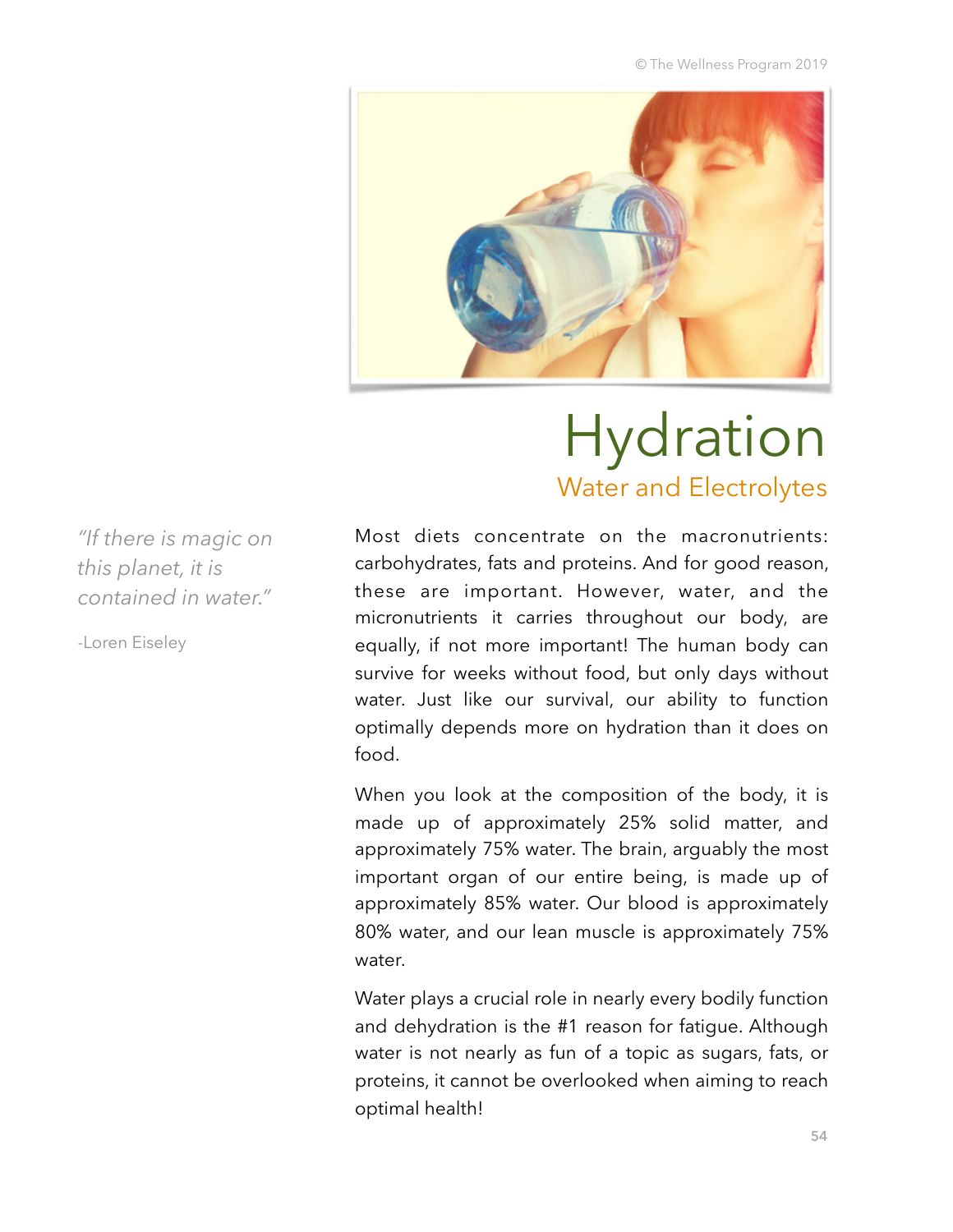#### **DEHYDRATION**

With water being the largest component of the human body, you can image how important its role is in obtaining optimal health. Water creates our bodily fluids which aid in digestion, blood circulation, circulation of nutrients, absorption, and regulation of body temperature. When our body fluid levels become depleted, we run the risk of dehydration. Dehydration occurs when you use or lose more fluid than you take in, and your body doesn't have enough water and other fluids to carry out its normal functions.

Dehydration will:

- reduce the rate at which fluids are absorbed from the intestines which can lead to bloating and/or nausea,
- reduce our physical and mental performance,
- increases our heart rate and body temperature,
- increases the rate of our perceived effort during exercise,
- in extreme cases, can create a loss of coordination and impair our ability to make decisions.

Studies have indicated that a fluid loss of just 2% of the body mass is sufficient to cause a detectable reduction in athletic performance. That means, that for a 150 lb. athlete, a loss of 48 ounces of water (through sweat, vomiting, diarrhea, urination, breathing, spitting, blowing your nose, etc) can decrease that athletes athletic performance. To help you with a visual, the average athlete looses between 27-47 ounces (0.8-1.4 liters) of water per hour in sweat alone during exercise.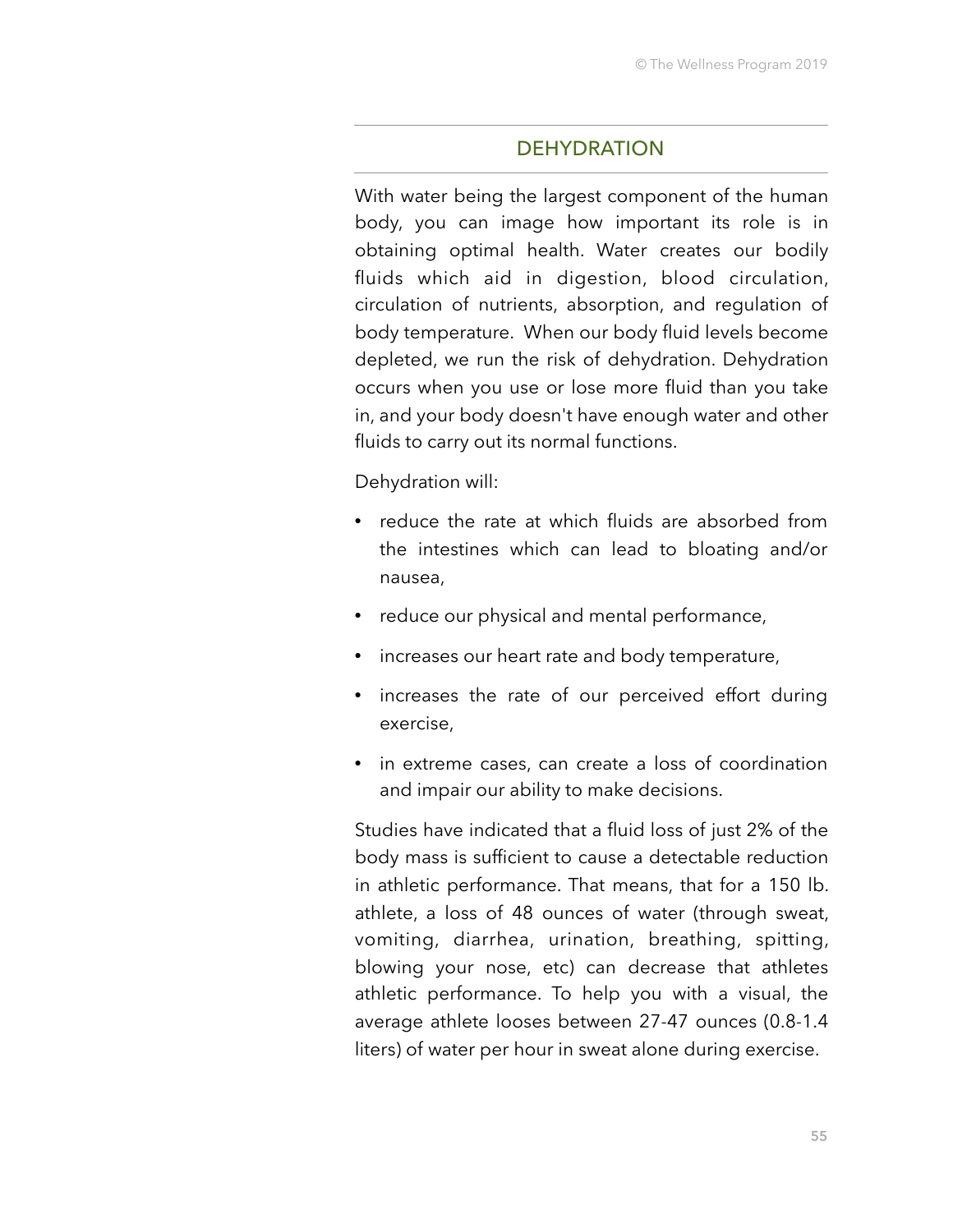## PROPER HYDRATION

After we metabolize our macronutrients, our body transports them throughout the body with water. Water helps us remove toxins from the body. Proper hydration creates higher levels of oxygen in the bloodstream which increases your body's ability to burn fat stores.

Finding proper hydration balance is critical! If you under consume water, you risk dehydration. If you over consume water, you risk a condition called hyponatremia. Hyponatermia is a condition that occurs when the level of sodium in your blood becomes abnormally low. The over consumption of water causes a dilution of blood sodium levels. Symptoms of hyponatremia include:

- headache
- disorientation
- fatigue
- coma
- death (in rare cases)

## GENERAL RULES FOR BALANCING FLUID LEVELS

• Aim to drink 1/2 your body weight in ounces of water per day, preferably in small sips

## GENERAL RULES FOR BALANCING FLUID LEVELS DURING EXERCISE • Thirst is not a good indicator of hydration status

- During exercise, drink at a rate that is comfortable
- Aim to replace 125-150% fluid loss after exercise within a 2-6 hour window

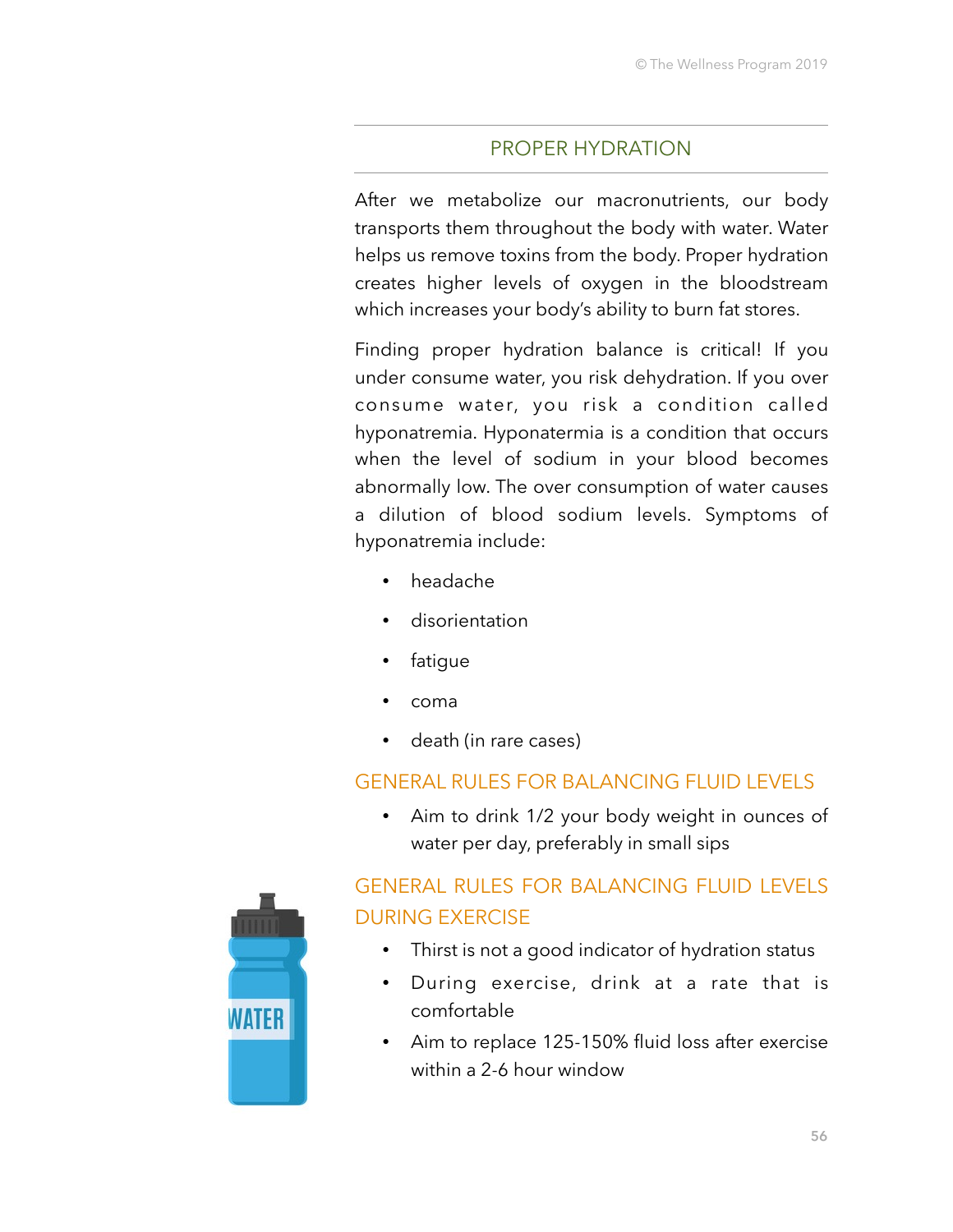### SWEAT

Sweat is moisture that is excreted through the pores of the skin in reaction to heat, physical exertion, fever or fear. It is very similar in composition to blood. It is mostly water, but also contains minerals, such as sodium, potassium, chloride, magnesium and calcium, in varying concentrations. It is important to replace the fluid *and* minerals lost in sweat to prevent dehydration. During exercise, in most cases, sweat is lost at a greater rate than your intestines can absorb water and minerals, which creates a fluid deficit. Since this is the case, starting your workout well hydrated and replacing the fluids and minerals from the start, is critical to performance at your best and prevent dehydration.

#### Factors that effect your sweat rate

- Environmental Factors- temperature, humidity, solar radiation, and barometric pressure
- Physiological Factors- metabolic rate, core temperature, skin temperature, and body mass.
- Other Factors- heat acclimation, clothing and air flow.

## How to calculate your sweat rate

- 1. Empty your bladder. Weigh yourself before exercise or sauna with minimal clothes on.
- 2. Perform moderate exercise or sauna for a given number of minutes (15-60). Keep track of the ounces of water consumed during this time.
- 3. After exercise or sauna, towel off the sweat and re-weigh yourself with minimal clothes on.

Your weight loss reflects your fluid loss. For example, if you weighed 150 lbs to start, then weighed 148 pounds after 60 minutes of exercise, then your net weight loss (and therefore fluid loss) is 2 pounds (or 32 ounces fluid) per hour. This should be replaced (both water and minerals) within 2-6 hours after finishing exercise/sauna. If you consumed any water during the test, make sure to add that back into your calculation.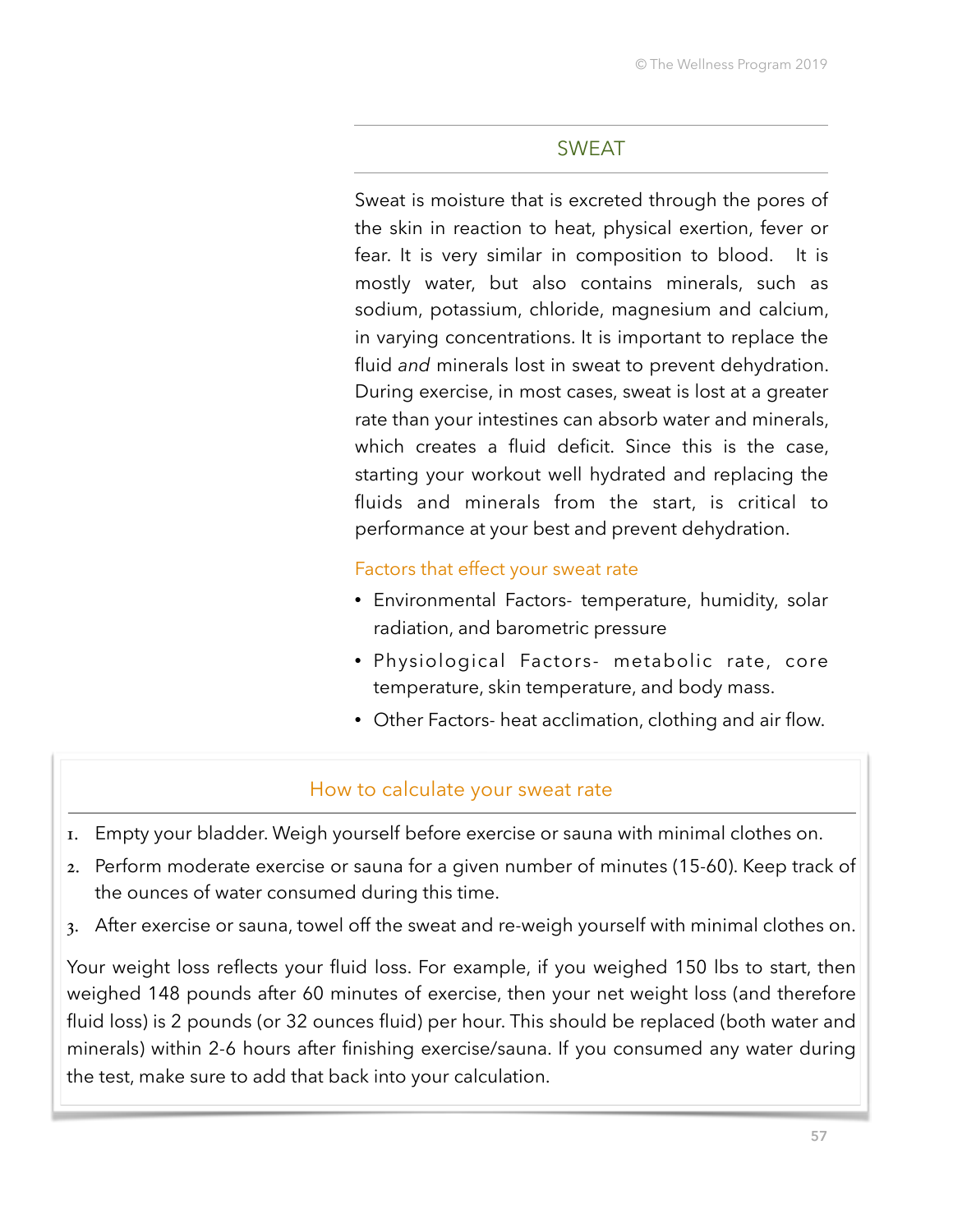#### **ELECTROLYTES**

Electrolytes are specific nutrients present in your body that have many important functions, such as regulating your heartbeat and allowing your muscles to contract so you can move.

It is the goal to replace the water and electrolytes lost in sweat as closely as possible to prevent dehydration and maintain normal function. To do this, we need to know what constitutes our sweat. Although the mineral content varies, the average contents of sweat are:

## *1 Liter of water: 0.9g sodium: 0.2g potassium: 0.015g calcium: 0.0013g magnesium*

**SODIUM-** Promotes carbohydrate and water uptake in the intestines and reduces the volume of urine post exercise. Both sweat and blood contain high concentrations of sodium. Therefore, if you under consume sodium, your body has no choice but to shrink your circulating blood volume to compensate. Same is true if you are a heavy sweater. You will loose higher amounts of sodium, and run the risk of your blood volume decreasing if it is not replaced. This will results in light headedness, sluggishness, and can even result in unconsciousness.

**POTASSIUM-** Helps control the frequency and degree to which our muscles contract. The kidneys favor sodium over potassium. Therefore, if you run low on sodium, your kidneys will give up potassium in exchange for retaining sodium. You can increase your potassium intake with daily food through meat and vegetables. 4oz of meat has the same amount of potassium as a medium banana.

**CALCIUM-** Plays a role in cell signaling, muscle contraction and nerve function. It is a critical mineral for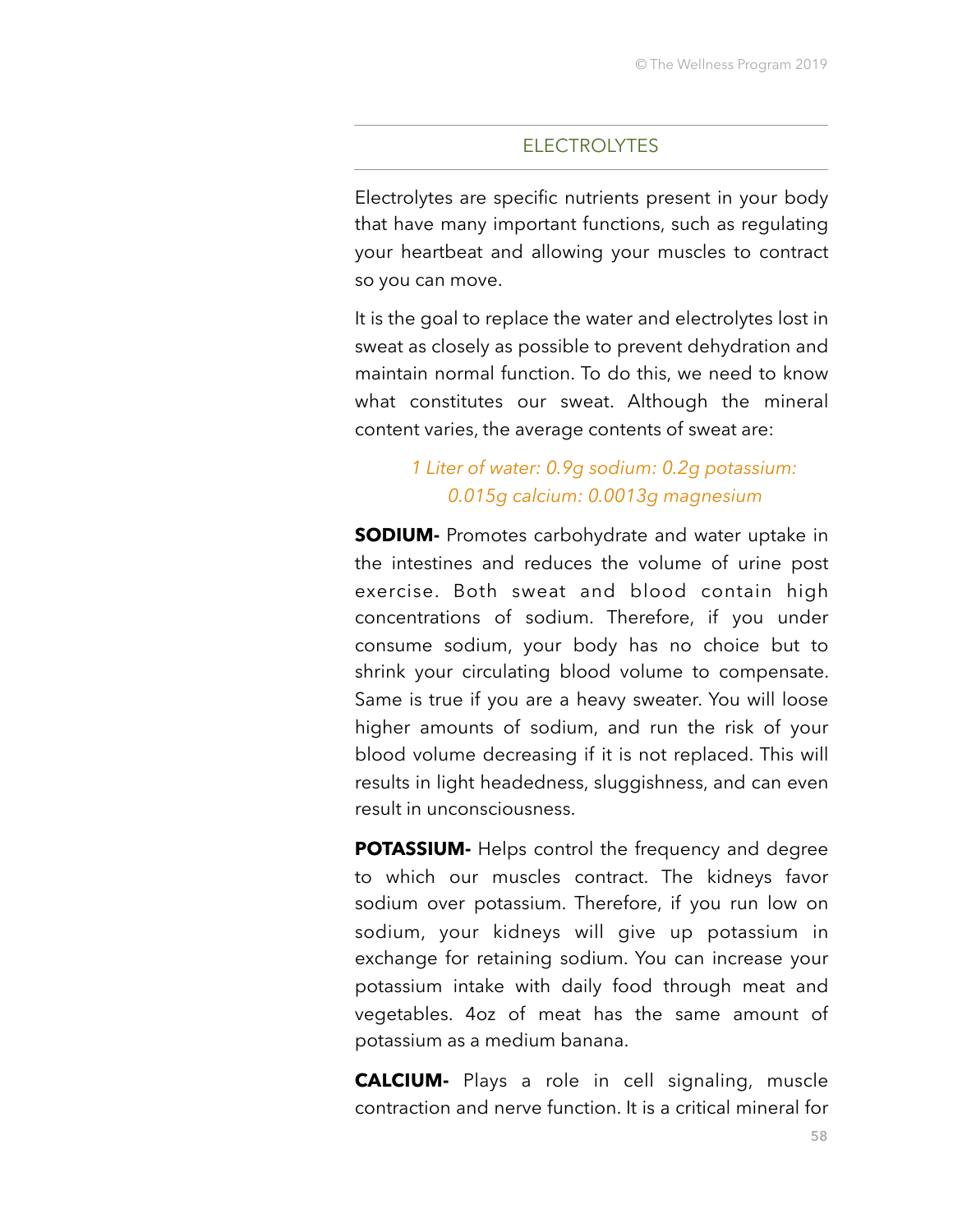the muscles to be able to contract. If your muscles are unable to contract effectively (including your heart), you will have less than optimal workouts and poor muscle growth. You can find high amounts of calcium in kale, sardines, kefir and broccoli.

**MAGNESIUM-** Helps maintain normal nerve and muscle function by helping with the relaxation of muscles. If your body is running low on magnesium, your muscles (including your heart) will start to twitch. If left untreated, these twitches can turn into spasms (aka CRAMPS). You can obtain high levels of magnesium from dark leafy green vegetables.

### HYDRATION DURING EXERCISE

There are many over-the-counter beverages to consider when trying to replace your sweat loss during exercise. Not only are you aiming to replace the lost of water and minerals, but you may also be considering this beverage as a vehicle to provide your muscles with simple fuel. In this case, you must consider your body's ability to absorb these nutrients. Not only are you looking for a good tasting beverage, but one that maximizes gastric emptying and intestinal absorption, without causing GI distress.

**GASTRIC EMPTYING** refers to the rate at which food and liquid pass through the stomach.

**INTESTINAL ABSORPTION** refers to the rate at which the nutrients from the broken down food are absorbed across the lining of the small intestines (through active transport cells) into the blood stream. Note: water can move passively in either direction (through passive transportation) across the lining of the small intestine in response to osmotic pressure (always going in the direction of highest concentration).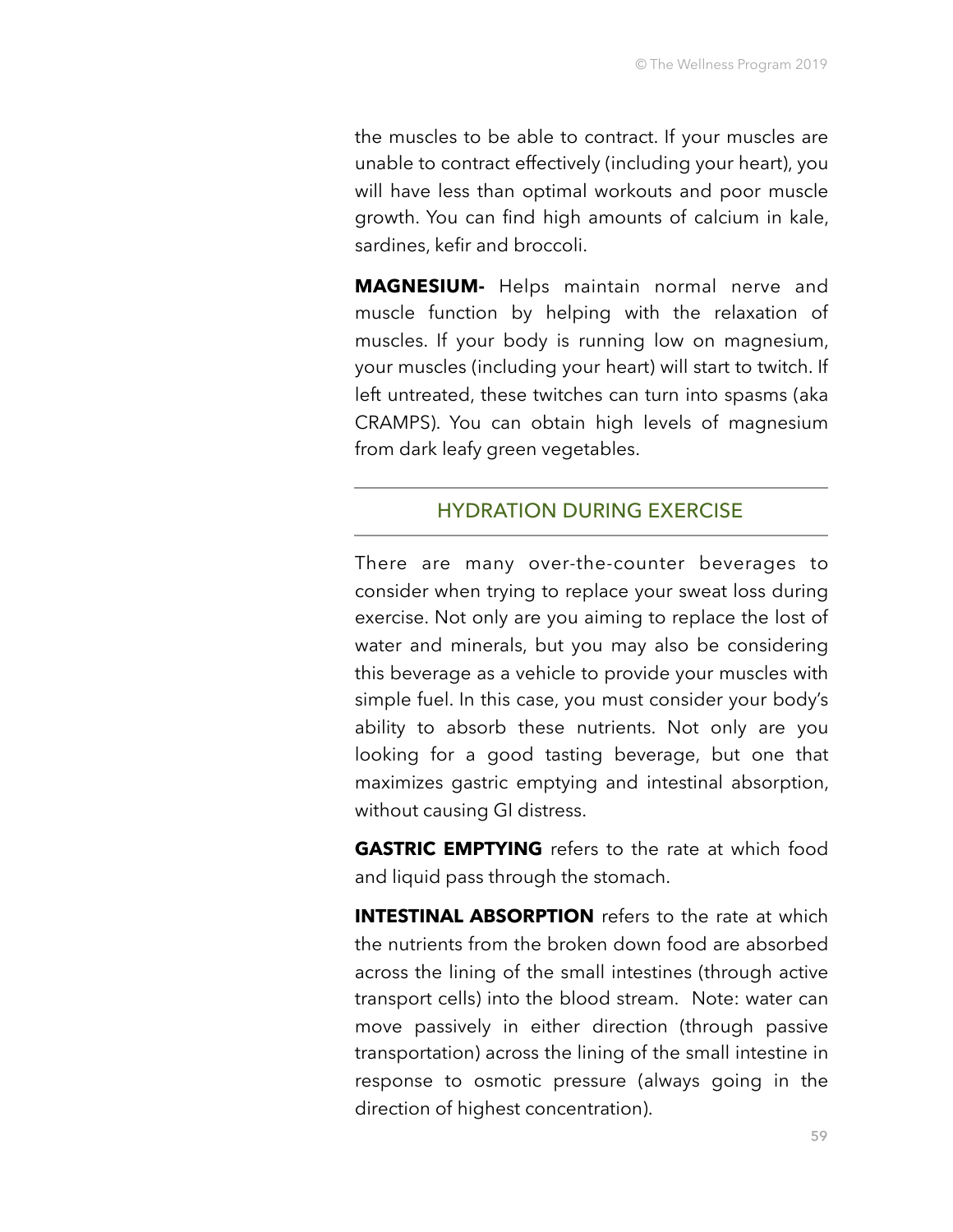Our small intestine is lined with active transport cells. These cells move molecules across the cell membrane from a region of lower concentration to a region of higher concentration. When looking at sugar transportation, we have 3 different transport cells that allow sugars to cross through the lining of the small intestines into the blood stream:

- 1. Glucose- simple sugar found in starches such as bread, rice and potatoes. Glucose suppresses the hunger hormone ghrelin and stimulates the satiation hormone leptin. Only 20% of glucose metabolism happens in the liver.
- 2. Fructose- simple sugar found in high fructose corn syrup, fruits, and honey. 100% of the metabolism of fructose happens in the liver. Fructose has no effect on ghrelin and interferes with your brain's communication with leptin, resulting in overeating.
- 3. Galactose ("milk sugar")- found in dairy products, sugar beets and other gums. Many people do not have the proper enzymes available to completely digest galactose. Therefore, it is a poor sugar choice for most people as it can easily cause GI distress.

During active transport of sodium and glucose into the blood, water is also pulled across the lining of the small intestines. Specifically, 2 molecules of sodium, and 1 molecule of glucose pulls 210 molecules of water with it. Therefore, if you want maximal absorption of sodium, glucose and water, an electrolyte sports drink with a moderate amount of sodium, and a small amount of sugar can increase the speed and amount of water absorbed. Alternatively, if you drink an electrolyte sports drink that is high in sugar, and low in sodium,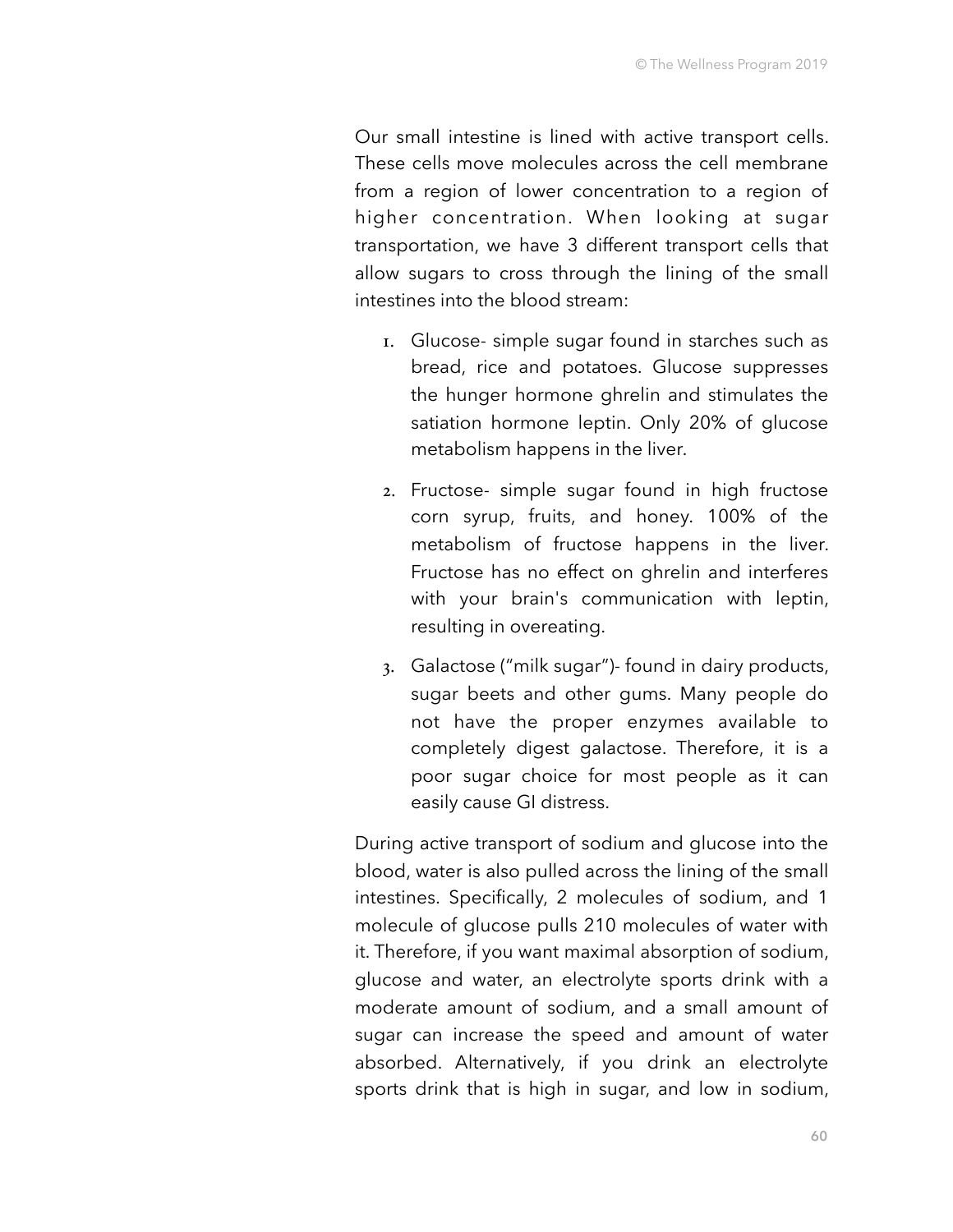you will only absorb a small amount of water with it. For example, a 1,000ml sports drink with 1g sodium to 4g of glucose would only pull 100ml of water with it (that's only 10%!).\*

It has been suggested that an electrolyte sports drink with a 4-6% concentration (4-6g carbohydrate/100mL of water) is optimal for proper absorption.

Sports drinks are not recommended for an everyday hydration beverage. If your are daily movement or detox routine induces a higher than normal amount of sweat, an electrolyte sports drink might be ideal to replace lost fluids. Otherwise, filtered water with a small pinch of unrefined sea salt is optimal for day to day water consumption.

#### HYDRATION AND KETOSIS

Many people who commit to a ketogenic diet go through a period of adaptation before they get to the euphoric feeling that you hear accompanies the diet. That adaptation phase can include something that has been coined the "keto flu." Don't worry, this isn't really the flu and you are not actually sick (although it can really feel like it). This is a natural reaction your body undergoes as it switches from burning sugar to fat for energy. So what is causing these flu-like feelings? You guessed- the loss of electrolytes (specifically sodium) and water. Insulin has many roles in the body, but one of them is to signal the kidneys to retain water and sodium. When that signal goes away from a diet low is carbohydrate, the kidneys also begin to dump sodium and water. You might notice an increase in urination, and also a screaming headache. Don't panic, just be overly mindful about drinking filtered water with unrefined sea salt to cure your "flu."